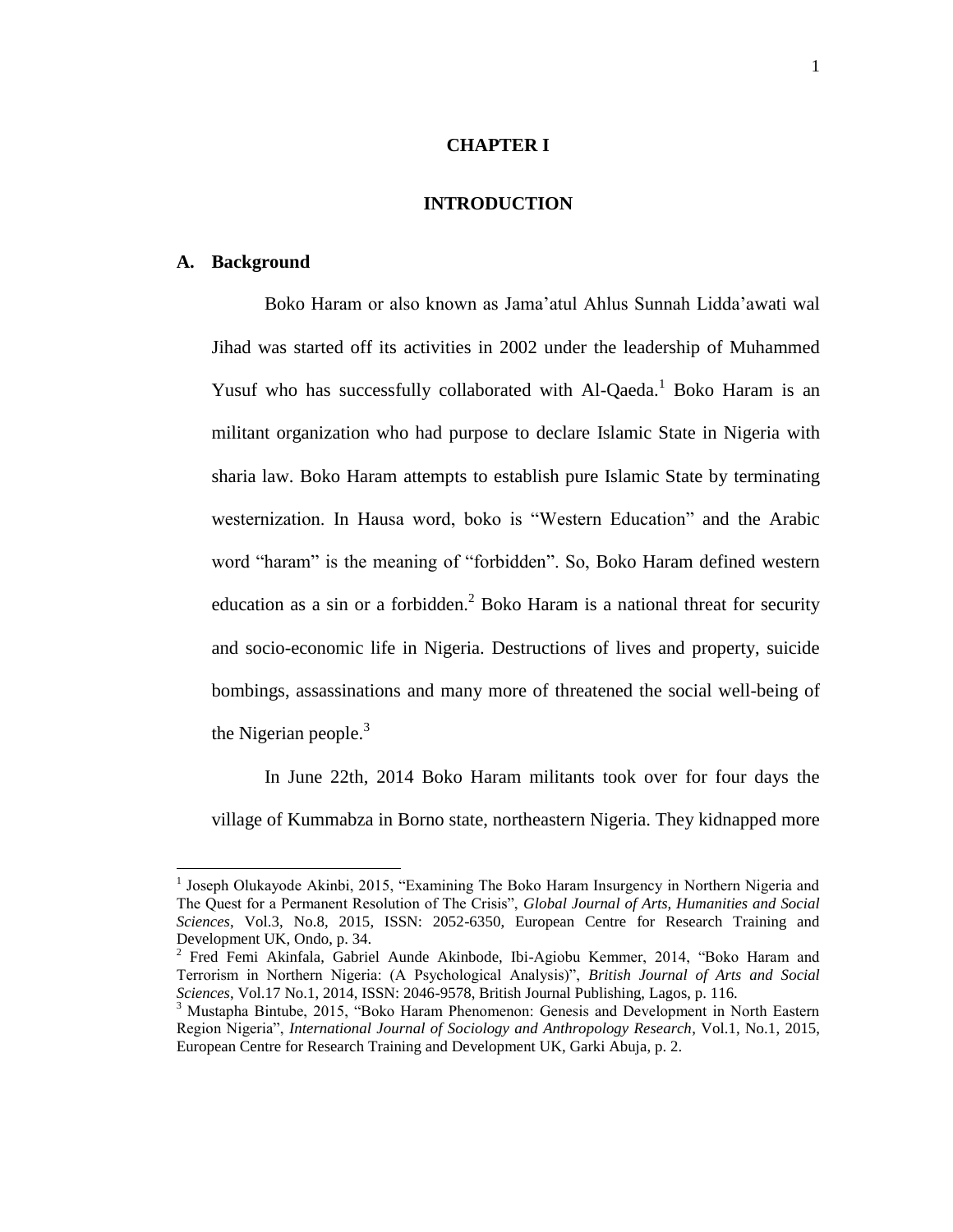than 60 females, including children, and murdered 30 men. On July 7th, 2014 more than 55 girls were kidnapped by Boko Haram from The Kummabza village in northern Borno state, but they were already escaped from their captors and went back to their homes. More than 200 schoolgirls kidnapped by Boko Haram were believed to be held by Boko Haram in April 14th from a boarding school in the town of Chibok.

On July 20th, 2014 Boko Haram took over the Nigerian town of Damboa. 66 residents have been killed and more than 15.000 have run away. On October 16th, 2014 The Nigerian government announced that Boko Haram and Nigeria Government have reached an agreement with the Boko Haram that includes the promised release of more than 200 kidnapped schoolgirls. On November  $1<sup>st</sup>$ , 2014 The Nigerian Government's claim of a ceasefire was denied by the Boko Haram group's leader. On July <sup>1st</sup>, 2015 Boko Haram militants had murderer at least 145 people, raid three villages in the northeastern Nigerian. On September 3<sup>th</sup>, 2015 Boko Haram militant attacked a market and 30 people were dead, meanwhile 145 people were injured in Kerawa.

On February 2016, Boko Haram Militants attacked two villages in northeast Nigeria, killing at least 30 people. 58 people were dead after two women were committed suicide bomber in a village. Boko Haram used two women for suicide bomber and the suspect who had involved in that moment explained to the officer that they were dispatched by Boko Haram. On April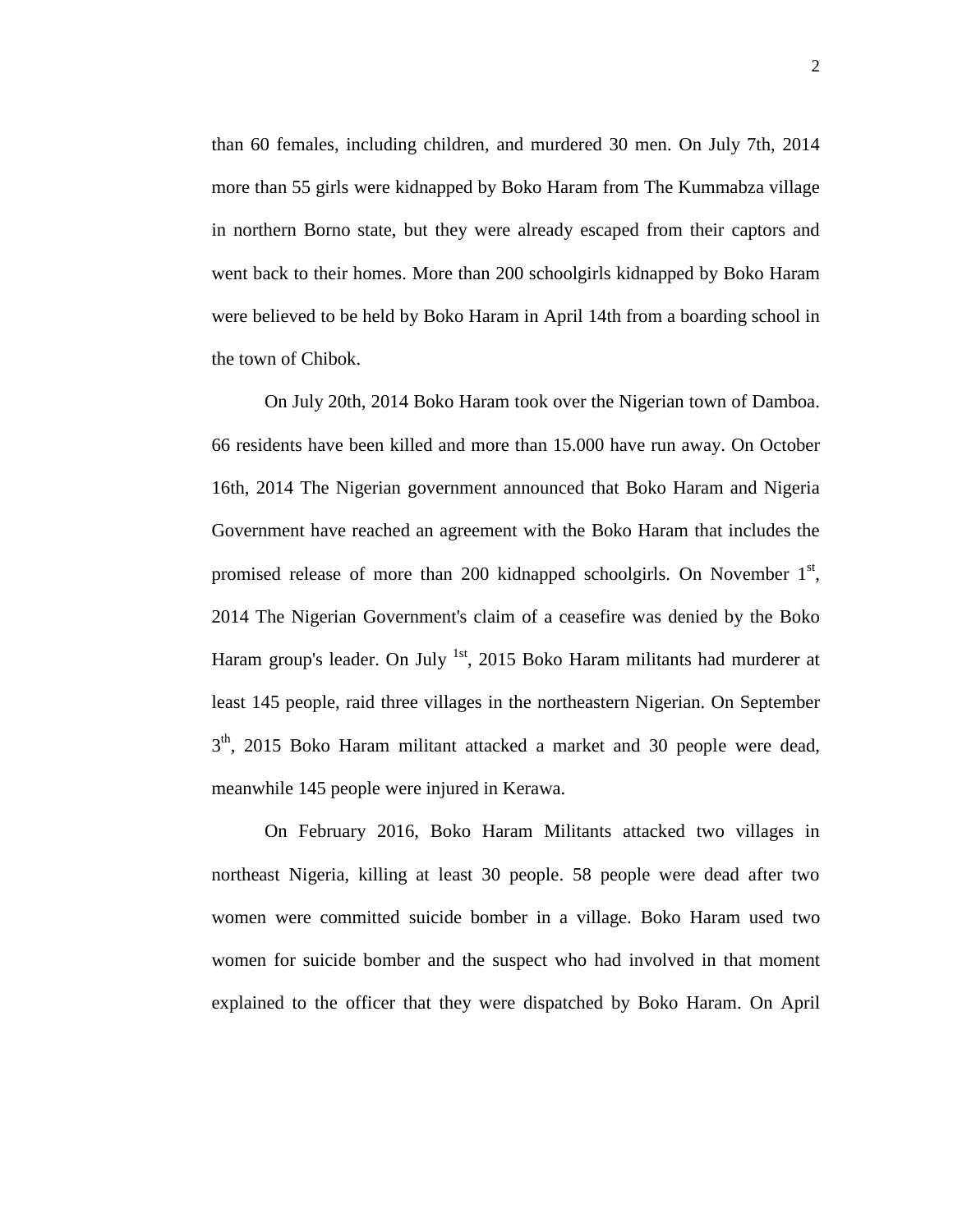14th, 2016 CNN posted a video of some of the teenage girls abducted from Chibok and sent to negotiators by their captors as a "proof of life." On May 17th, 2016 a girl who had name of Amina Ali Nkeki, one of more than 200 Chibok schoolgirls kidnapped by Boko Haram was the first to be freed after two years in captivity.

On August 14th, 2016 Boko Haram released a video of some of the girls kidnapped in April 2014, using the girls to do trading for exchange the girls. On October 13th, 2016, Boko Haram militants handed over 21 Chibok schoolgirls as a condition of negotiations with the Nigerian government. That was the first mass release because more than 200 girls and women were kidnapped from their school in April 2014. 57 girls escaped almost immediately in 2014 and one of them was found on May 2016. $4$ 

There are several reasons that the researcher chose Boko Haram as the topic of the research. Firstly, this is a cruel and massive movement in a country that was positioned to serve as the Headquarter of a radical movement and build up strength. Nigeria is the largest country in Africa and Boko Haram trying to change the country's constitution into a sharia constitution. Secondly, this is an interesting case that is trying to be chosen by the researcher to be discussed and investigated further. Third, the phenomenon of kidnapping 200 students in Chibok should be no longer tolerated as it can leave prolonged trauma for the

 $\ddot{\phantom{a}}$ 

<sup>4</sup> CNN Library, 2016, "Boko Haram Fast Facts", available at [http://edition.cnn.com/2014/06/09/world/boko-haram-fast-facts/,](http://edition.cnn.com/2014/06/09/world/boko-haram-fast-facts/) accessed on November 2<sup>nd</sup>, 2016 at 10.56pm.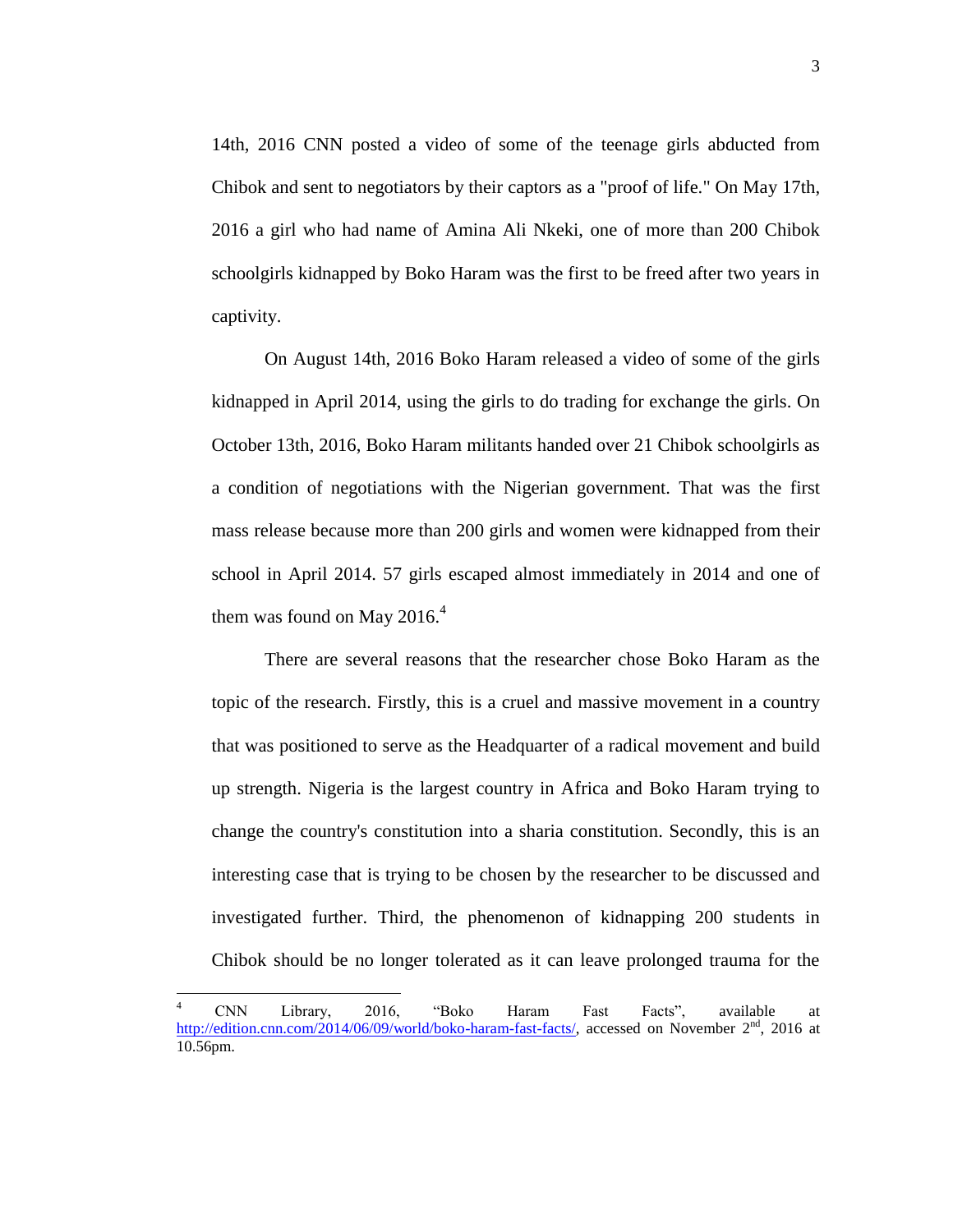citizens in this country. The growing number of victims should not be allowed to continue anymore.

The Muslim Boko Haram considers involvement in political parties or social events that have a correlation with western organizations as something illegal. That includes conducting elections, wearing shirts and trousers or receiving a secular education. This is the mindset that is almost the same as all the other radical Islamic movement, which Attempts to erase all western elements. According to the report of the United States in 2011 called the newest threat Boko Haram which was increasingly rampant and reportedly had links with Al Qaeda in Africa. Boko Haram must be responded very quickly so it will not cause casualties again in Nigeria. Boko Haram does not recognize the government of Nigeria. Boko Haram is desired a sharia law to be implemented in Nigeria. That has become a massive phenomenon after what occurs in Syria and Iraq. Boko Haram became the world's attention after the abduction of 200 girls in Nigeria.<sup>5</sup> Boko Haram did the Gamboru Ngala massacre and abducted female students in Chibok.<sup>6</sup>

 $\overline{a}$ 

 $5$  Republika.Co.Id, 2017, "10 Fakta Tentang Boko Haram", available at [http://www.msn.com/id](http://www.msn.com/id-id/berita/other/10-fakta-tentang-boko-haram/ar-AAOR2r)[id/berita/other/10-fakta-tentang-boko-haram/ar-AAOR2r,](http://www.msn.com/id-id/berita/other/10-fakta-tentang-boko-haram/ar-AAOR2r) accessed on March 12<sup>th</sup>, 2017 at 10.55pm. 6 IlmuHico, 2017, "Kerjasama Internasional dalam Penanganan Gerakan Insurgensi Boko Haram di Nigeria", available at [http://www.ilmu-hi.com/kerjasama-internasional-dalam-penanganan-gerakan](http://www.ilmu-hi.com/kerjasama-internasional-dalam-penanganan-gerakan-insurgensi-boko-haram-di-nigeria/)[insurgensi-boko-haram-di-nigeria/#,](http://www.ilmu-hi.com/kerjasama-internasional-dalam-penanganan-gerakan-insurgensi-boko-haram-di-nigeria/) accessed on March 12<sup>th</sup>, 2017 at 11.00pm.